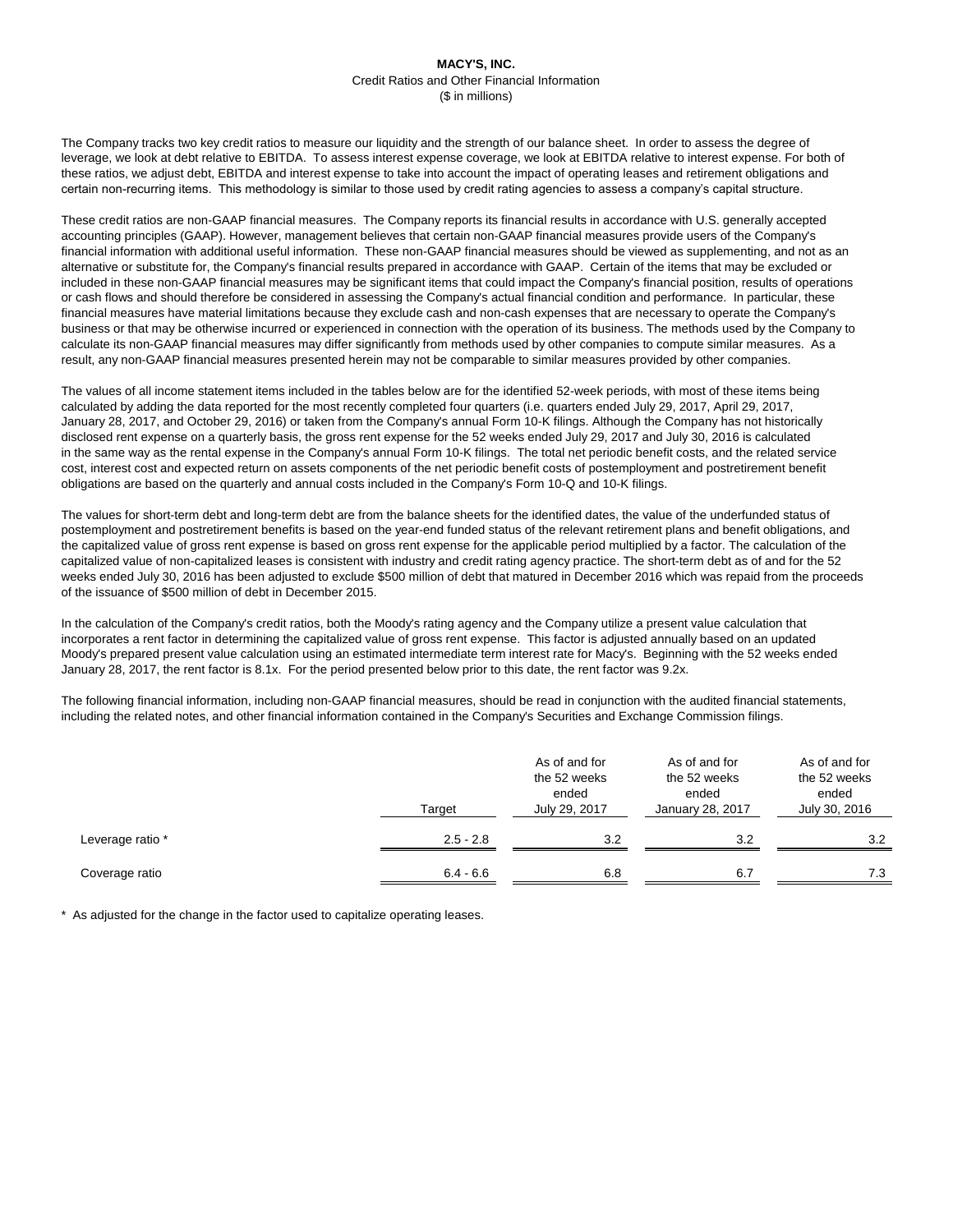# **Adjusted EBITDA**

Management believes that Adjusted EBITDA is a useful measure in evaluating the Company's ability to generate cash flow from its operations.

As computed below, Adjusted EBITDA represents earnings before interest, taxes and depreciation and amortization, adjusted to exclude the effects of impairments, store closing and other costs, settlement charges, gross rent expense, and the excess of the net periodic benefit costs of the Company's postemployment and postretirement benefit obligations over the related service cost components of such benefit costs.

|                                                                                                                            | As of and for<br>the 52 weeks<br>ended<br>July 29, 2017 |       | As of and for<br>the 52 weeks<br>ended<br>January 28, 2017 |       | As of and for<br>the 52 weeks<br>ended<br>July 30, 2016 |       |
|----------------------------------------------------------------------------------------------------------------------------|---------------------------------------------------------|-------|------------------------------------------------------------|-------|---------------------------------------------------------|-------|
| Most Comparable GAAP Measure:                                                                                              |                                                         |       |                                                            |       |                                                         |       |
| Net income                                                                                                                 |                                                         | 670   |                                                            | 611   |                                                         | 784   |
| Non-GAAP Measure:                                                                                                          |                                                         |       |                                                            |       |                                                         |       |
| Net income                                                                                                                 | \$                                                      | 670   | \$                                                         | 611   | \$                                                      | 784   |
| Add back interest expense                                                                                                  |                                                         | 338   |                                                            | 367   |                                                         | 371   |
| Add back net premiums on early retirement of debt                                                                          |                                                         |       |                                                            |       |                                                         |       |
| Deduct interest income                                                                                                     |                                                         | (7)   |                                                            | (4)   |                                                         | (3)   |
| Add back federal, state and local income tax expense                                                                       |                                                         | 394   |                                                            | 341   |                                                         | 435   |
| Add back impairments, store closing and other costs                                                                        |                                                         | 230   |                                                            | 479   |                                                         | 537   |
| Add back settlement charges                                                                                                |                                                         | 130   |                                                            | 98    |                                                         | 19    |
| Add back depreciation and amortization                                                                                     |                                                         | 1,025 |                                                            | 1,058 |                                                         | 1,061 |
| Add back gross rent expense (Note 1)                                                                                       |                                                         | 337   |                                                            | 335   |                                                         | 332   |
| Deduct net periodic benefit costs of the postemployment and<br>postretirement benefit obligations in excess of the service |                                                         |       |                                                            |       |                                                         |       |
| cost components (Note 2)                                                                                                   |                                                         | (56)  |                                                            | (55)  |                                                         | (32)  |
| <b>Adjusted EBITDA</b>                                                                                                     |                                                         | 3,062 |                                                            | 3,230 |                                                         | 3,504 |
|                                                                                                                            |                                                         |       |                                                            |       |                                                         |       |

#### Note 1

The add back of gross rent expense in calculating Adjusted EBITDA treats the Company's periodic rent expense under the relevant lease agreements in a manner consistent with the Company's owned properties.

| Real estate       |     | 324 |      |            |
|-------------------|-----|-----|------|------------|
| Personal property |     |     |      |            |
|                   | 337 | 335 | - 13 | ລລລ<br>ےب∪ |

#### Note 2

The add back of the excess net periodic benefit cost of the Company's postemployment and postretirement benefit obligations over the service cost component of such benefit costs in calculating Adjusted EBITDA recognizes the fact that the service cost components of the net periodic benefit costs are primarily operating type costs and should be included in Adjusted EBITDA, while all other components of the net periodic benefit costs are primarily financing type costs and should be excluded from Adjusted EBITDA. Net periodic benefit costs include, where applicable, service cost, interest cost, expected return on assets, amortization of net actuarial gains and losses and the amortization of prior service costs or credits.

| Net periodic benefit costs:                                |      |      |      |
|------------------------------------------------------------|------|------|------|
| Pension plan                                               | (82) | (83) | (68) |
| Supplementary retirement plan                              | 30   | 31   | 36   |
| Postretirement benefit obligations                         |      |      | 5    |
| Less service cost component of net periodic benefit costs: |      |      |      |
| Pension plan                                               | (6)  | (5)  | (5)  |
| Supplementary retirement plan                              |      |      |      |
| Postretirement benefit obligations                         |      |      |      |
|                                                            | (56) | (55) | (32) |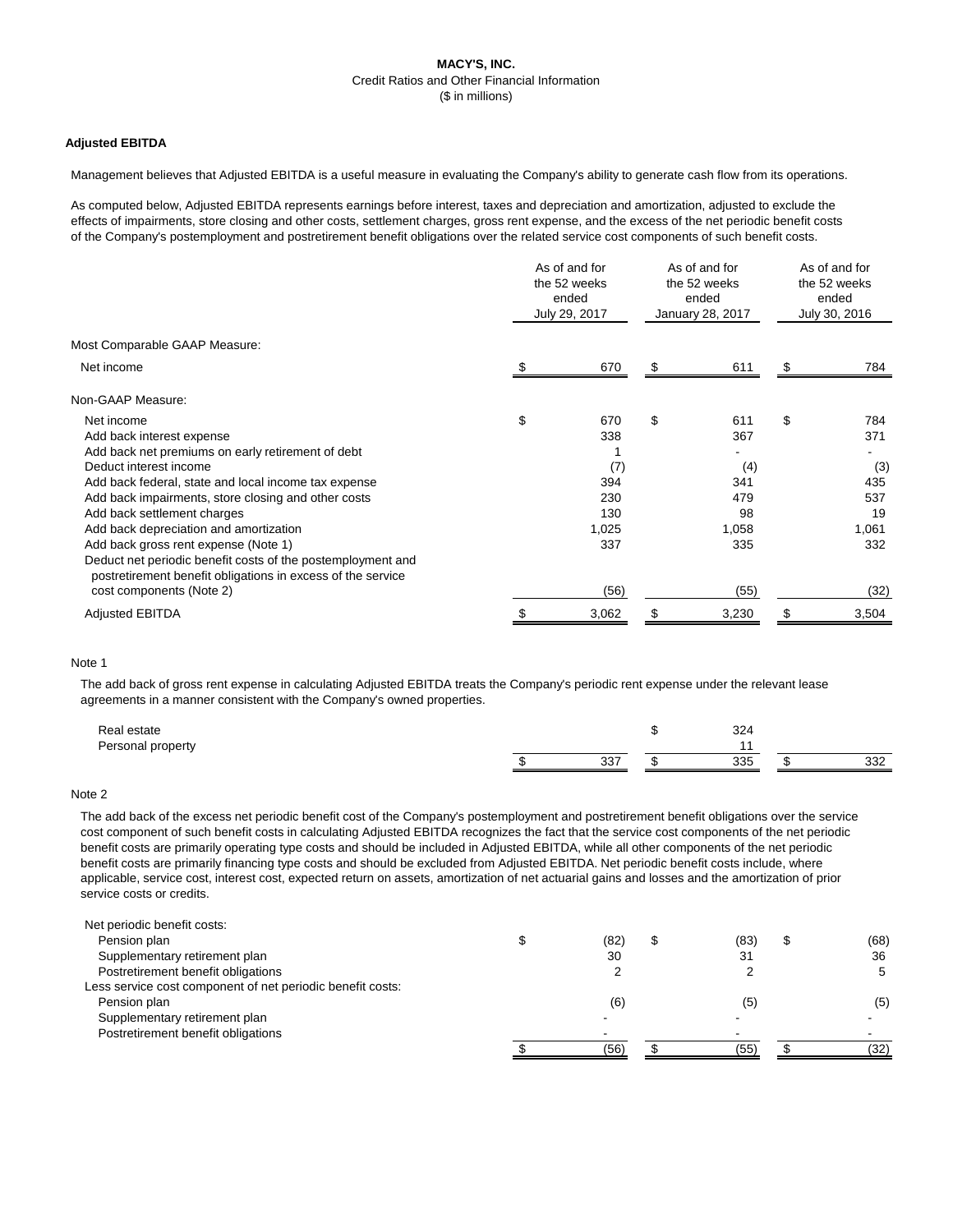#### **Leverage ratio**

Management believes that the leverage ratio, as computed below and defined as Adjusted debt divided by Adjusted EBITDA, is a useful measure in evaluating the Company's ability to cover its debt-like obligations.

As computed below, Adjusted debt represents the Company's short-term and long-term debt, adjusted to include the underfunded status of the Company's postemployment and postretirement benefit obligations, net of an assumed 37% tax benefit, and a rent factor equal to periodic annual reported gross rent expense multiplied by a factor.

As computed above, Adjusted EBITDA represents earnings before interest, taxes and depreciation and amortization, adjusted to exclude the effects of impairments, store closing and other costs, settlement charges, gross rent expense, and the excess of the net periodic benefit costs of the Company's postemployment and postretirement benefit obligations over the related service cost components of such benefit costs.

|                                                                                                                                                                     |                | As of and for<br>the 52 weeks<br>ended<br>July 29, 2017 |       | As of and for<br>the 52 weeks<br>ended<br>January 28, 2017 |    | As of and for<br>the 52 weeks<br>ended<br>July 30, 2016 |  |
|---------------------------------------------------------------------------------------------------------------------------------------------------------------------|----------------|---------------------------------------------------------|-------|------------------------------------------------------------|----|---------------------------------------------------------|--|
| Most Comparable GAAP Ratio:                                                                                                                                         |                |                                                         |       |                                                            |    |                                                         |  |
| Short-term debt<br>Long-term debt                                                                                                                                   | \$             | 16<br>6,301                                             | \$    | 309<br>6,562                                               | \$ | 942<br>6,688                                            |  |
| Total debt                                                                                                                                                          | $\mathfrak{L}$ | 6,317                                                   | $\$\$ | 6,871                                                      | \$ | 7,630                                                   |  |
| Net income                                                                                                                                                          | \$             | 670                                                     | \$    | 611                                                        | \$ | 784                                                     |  |
|                                                                                                                                                                     |                | 9.4                                                     |       | 11.2                                                       |    | 9.7                                                     |  |
| Non-GAAP Ratio:                                                                                                                                                     |                |                                                         |       |                                                            |    |                                                         |  |
| Short-term debt<br>Long-term debt<br>Less 2016 debt maturities repaid with proceeds from                                                                            | \$             | 16<br>6,301                                             | \$    | 309<br>6,562                                               | \$ | 942<br>6,688                                            |  |
| the December 2015 debt issuance<br>Underfunded status of postemployment and<br>postretirement benefits (Note 1)<br>Capitalized value of gross rent expense (Note 2) |                | 648<br>2,730                                            |       | 648<br>2,714                                               |    | (500)<br>859<br>3,054                                   |  |
| Adjusted debt                                                                                                                                                       |                | 9,695                                                   | \$    | 10,233                                                     | \$ | 11,043                                                  |  |
| <b>Adjusted EBITDA</b>                                                                                                                                              |                | 3,062                                                   | \$    | 3,230                                                      | \$ | 3,504                                                   |  |
|                                                                                                                                                                     |                | 3.2                                                     |       | 3.2                                                        |    | 3.2                                                     |  |
|                                                                                                                                                                     |                |                                                         |       |                                                            |    |                                                         |  |

#### Note 1

The inclusion of the underfunded status (the amount by which the projected benefit obligation or accumulated postretirement benefit obligation exceeds the fair value of plan assets) of the Company's postemployment and postretirement obligations in Adjusted debt treats the Company's net liability under the relevant benefit plans as debt equivalents. The assumed tax benefit represents the tax deductibility of contributions which impact the funded status of the plans.

| (Overfunded) underfunded status:                                                                      |       |       |       |
|-------------------------------------------------------------------------------------------------------|-------|-------|-------|
| Pension plan                                                                                          | 95    | 95    | 329   |
| Supplementary retirement plan                                                                         | 747   | 747   | 823   |
| Postretirement benefit obligations                                                                    | 186   | 186   | 212   |
| Less income tax effect of underfunded status of the<br>pension and supplementary retirement plans and |       |       |       |
| postretirement benefit obligations                                                                    | (380) | (380) | (505) |
|                                                                                                       | 648   | 648   | 859   |
|                                                                                                       |       |       |       |

# Note 2

The inclusion of the capitalized value of gross rent expense, as calculated by multiplying the periodic annual reported gross rent expense by a factor of 8.1x for the periods ending on January 28, 2017 and later, and 9.2x for the prior period presented above.